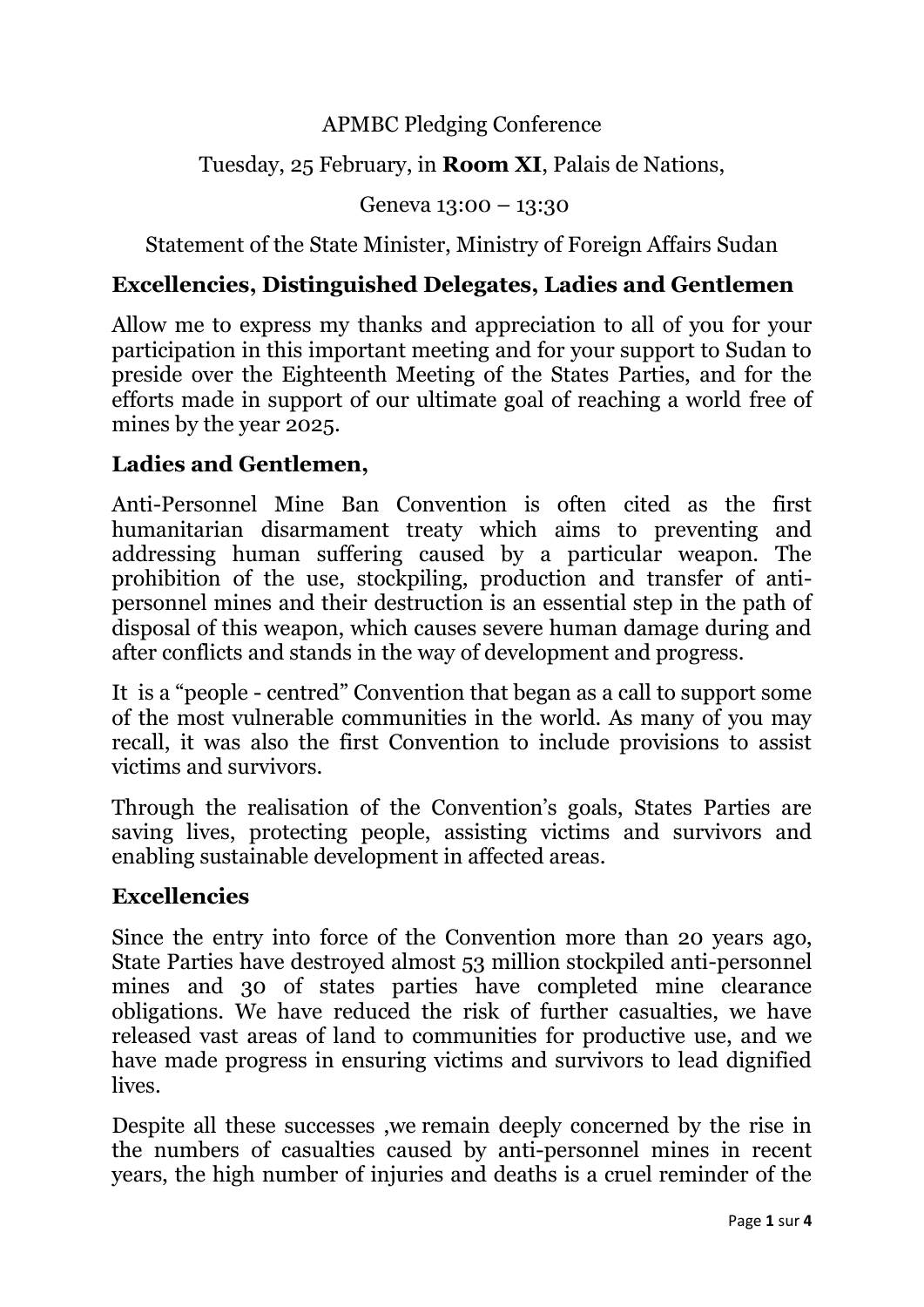continued relevance of the Convention. For lives to be saved We have to continue and strengthen our efforts to stigmatize and end the use of these weapons by all actors.

# **Distinguished Delegates,**

The Oslo Action Plan, adopted by the Fourth Review Conference in Oslo approximately three months ago, is a major step forward to combating the threat posed by anti-personnel mines. It helps us achieving the goal of a mine-free world by 2025 by strengthening the four core aims of the Convention and its supporting implementation mechanisms.

The adoption of the Oslo Action Plan and the Oslo Political Declaration adopted by the 164 States Parties emphasizes the strong commitment from our countries.

Among other commitments, the Oslo Action Plan highlights:

▪ The importance of compliance with the Articles of the Convention.

▪ The importance of accelerating our survey and clearance efforts.

• The need to ensure that people who have been injured by mines have access to healthcare and other services they need to be able to live independently and in dignity, the action plan also commit full and equal inclusion of survivors and victims.

▪ The need to ensure the delivery of context specific mine risk education activities.

And very importantly:

▪ Ensuring partnership by states in a position to provide assistance and those in need of assistance to address remaining challenges. After all, we know that most mine-affected countries are low-income countries that are dependent on international support for mine clearance

Achieving the goals of the Oslo Action Plan, as we know, an important part of our sector's effort to contribute to the achievement of the Sustainable Development Goals.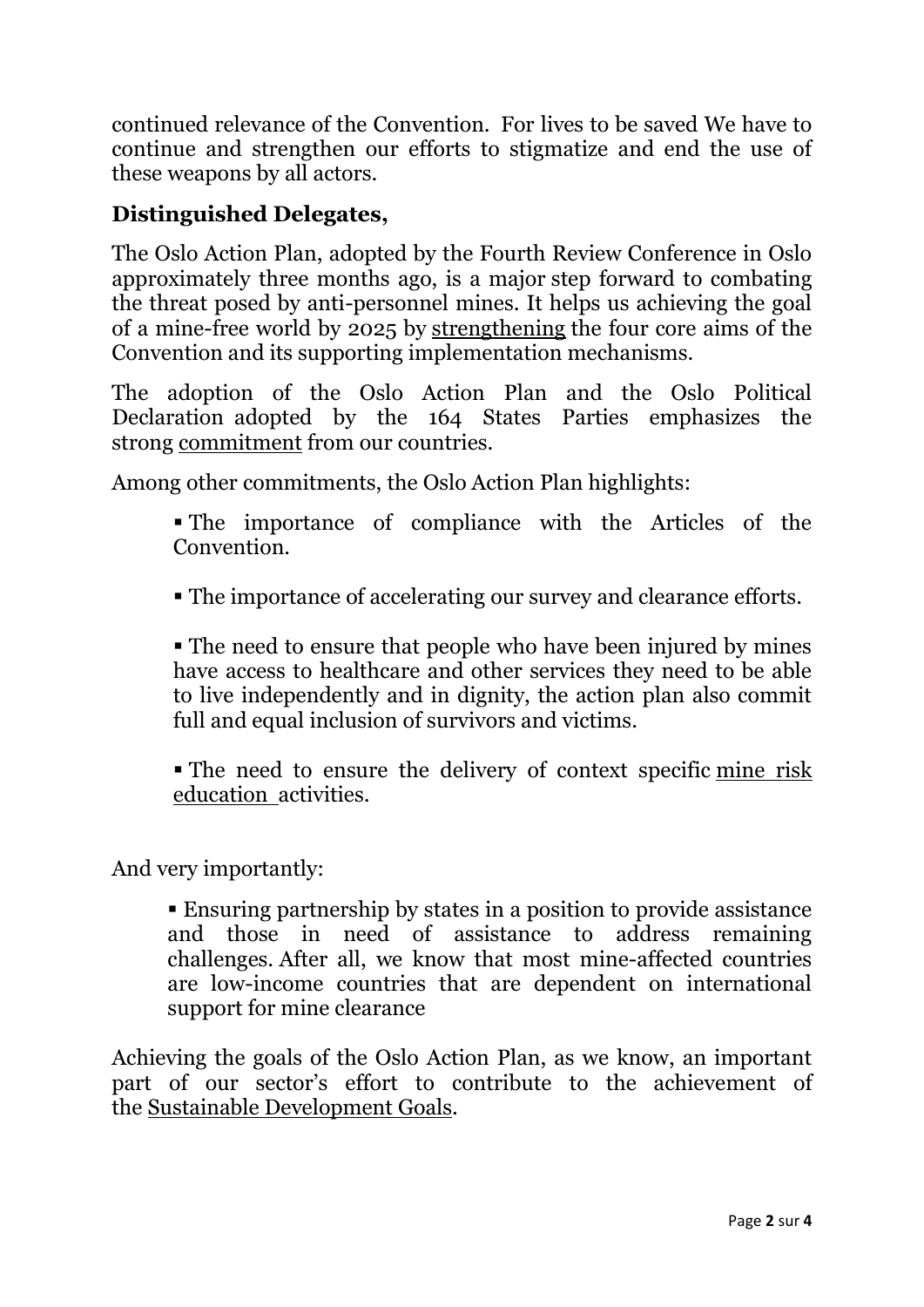To this end, allow me to express our thanks and appreciation to Norway for leading the efforts through the Fourth Review Conference and all of the States parties for their participation in this effort.

## **Dear Colleagues,**

We are all concerned on the increased use of anti-personnel mines of an improvised nature and other improvised explosive devices (IEDs) by terrorist groups such as Boko-haram and others in our region.

With all the challenges that we are facing it's important to work together to find the best means of cooperation, to help one another when possible.

A good example of solidarity can be the most recent initiative by the African Union on Silencing Guns, aiming to achieve a set of goals and maintaining peace and security throughout the African continent and to contribute to the Sustainable Development Goals and Africa's Vision 2063.

Another example for coordination is from my own region, the bilateral collaboration between Sudan and Chad in clearance of landmines in the border areas. We are working on an agreement to be finalized soon.

As you may be aware Sudan recently witnessed political transformation, following a popular revolution called for freedom, peace and justice and was able to establish a transitional government, to which I proudly belong. This government is determined to make fundamental positive changes in the country. Peace making as one of the priorities of the government has been launched with all armed groups and some agreements has been signed with them and the process is moving on .

The transitional government is working on opening humanitarian corridors through mine action, these efforts will help many areas to develop and prosper.

## **Ladies and Gentlemen,**

Allow me to thank our partners including the United Nations, ICRC, ICBL and the GICHD for the great support they provide, we will continue working closely with you to ensure achieving our goals.

With all that said and for our efforts to succeed I strongly urge and encourage all State Parties to contribute, to the critical work of the ISU and to the Sponsorship Programme.